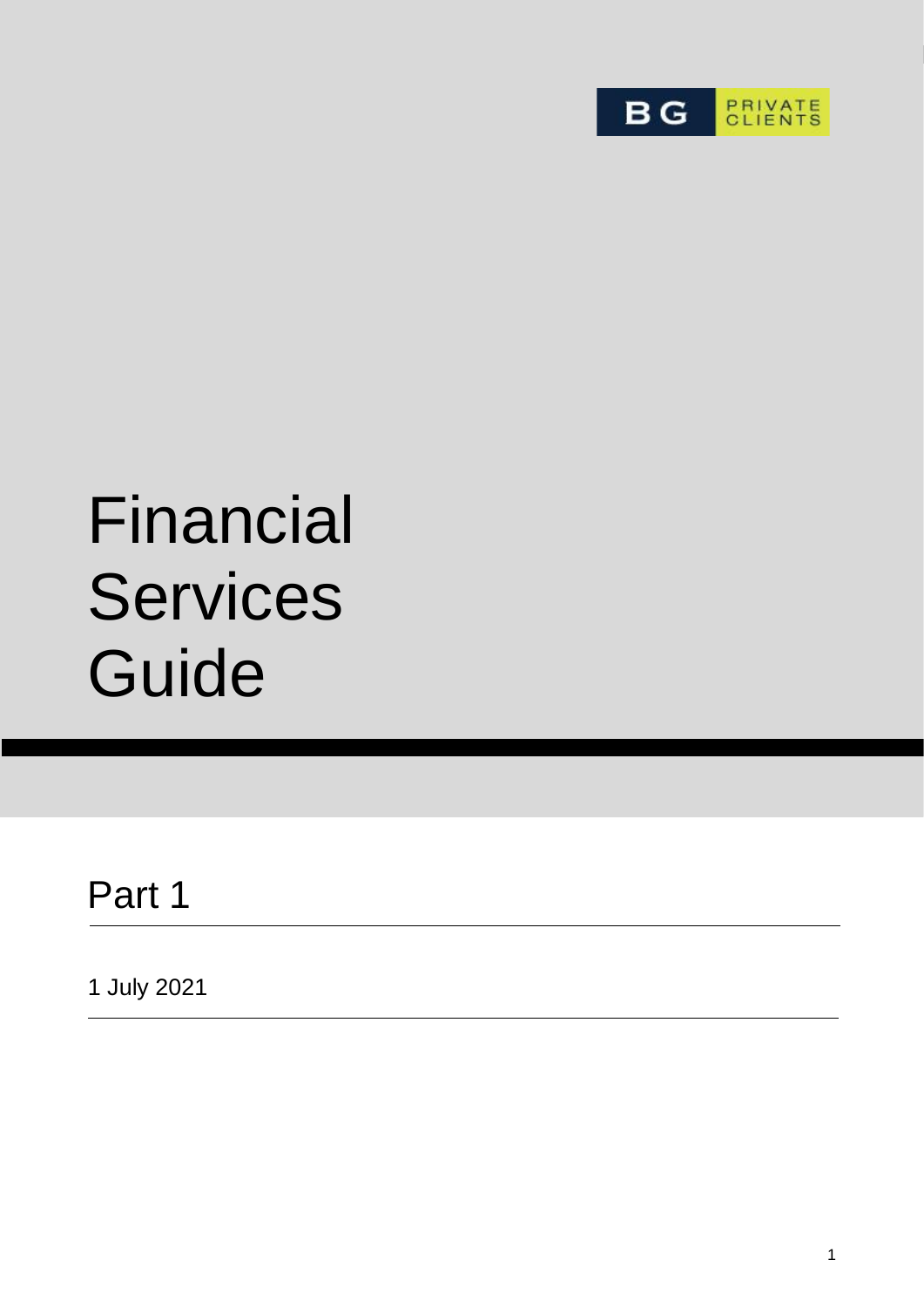This Financial Services Guide has been authorised for distribution by the authorising licensee:

BG Wealth Management Pty Ltd ABN 14 127 520 558 Australian Financial Services Licence No. 496348 ('AFSL') 801 Glenferrie Rd, Hawthorn VIC 3122 Locked Bag 50 Hawthorn VIC 3122 Email: advice@bgprivateclients.com.au Website: [www.bgprivateclients.com.au](http://www.bgprivateclients.com.au/)

This Financial Services Guide ('FSG or the 'Guide') provides you with important information about BG Wealth Management or 'Licensee'), and its Authorised Representatives and Corporate Authorised Representative BG Private Clients, who will provide you with the financial services described in this Guide. It is designed to help you evaluate and make an informed decision about whether to use the financial services described in this Guide. We suggest you retain this Guide for your future reference. If any part of this Guide is not clear, please speak to your financial adviser.

This Guide consists of two parts. Part 1 of this Guide contains important information about:

- the financial services we offer as Authorised Representatives of BG Wealth Management:
- BG Private Clients as the Corporate Authorised Representative of BG Wealth Management;
- BG Wealth Management as the holder of an AFSL;
- the financial services that BG Wealth Management offer;
- the process we follow to provide financial services:
- how we, our associates, and BG Wealth Management are paid;
- any arrangements which may influence our advice to you;
- how we and BG Wealth management protect your privacy; and
- who to contact if you have a complaint or if you are not satisfied with the services provided.

Part 2 of this Guide is an Adviser Profile and includes information on the services we are authorised to provide on behalf of BG Wealth Management.

References in this Guide to 'me', 'I', 'us', 'we' and/or 'our' should be read as either BG Wealth Management, your 'Authorised Representatives' or 'Corporate Authorised Representative' of BG Wealth Management, as the context requires.

## **LACK OF INDEPENDENCE STATEMENT**

BG Wealth Management and its representatives do not fall into the definition of 'independent, unbiased or impartial' due to the nature of our relationships with product providers, some of whom pay us commissions.

However, we are not exclusively aligned with any one provider, which enables us to provide our clients with a wide range of product options relevant to their needs and to act in their best interests.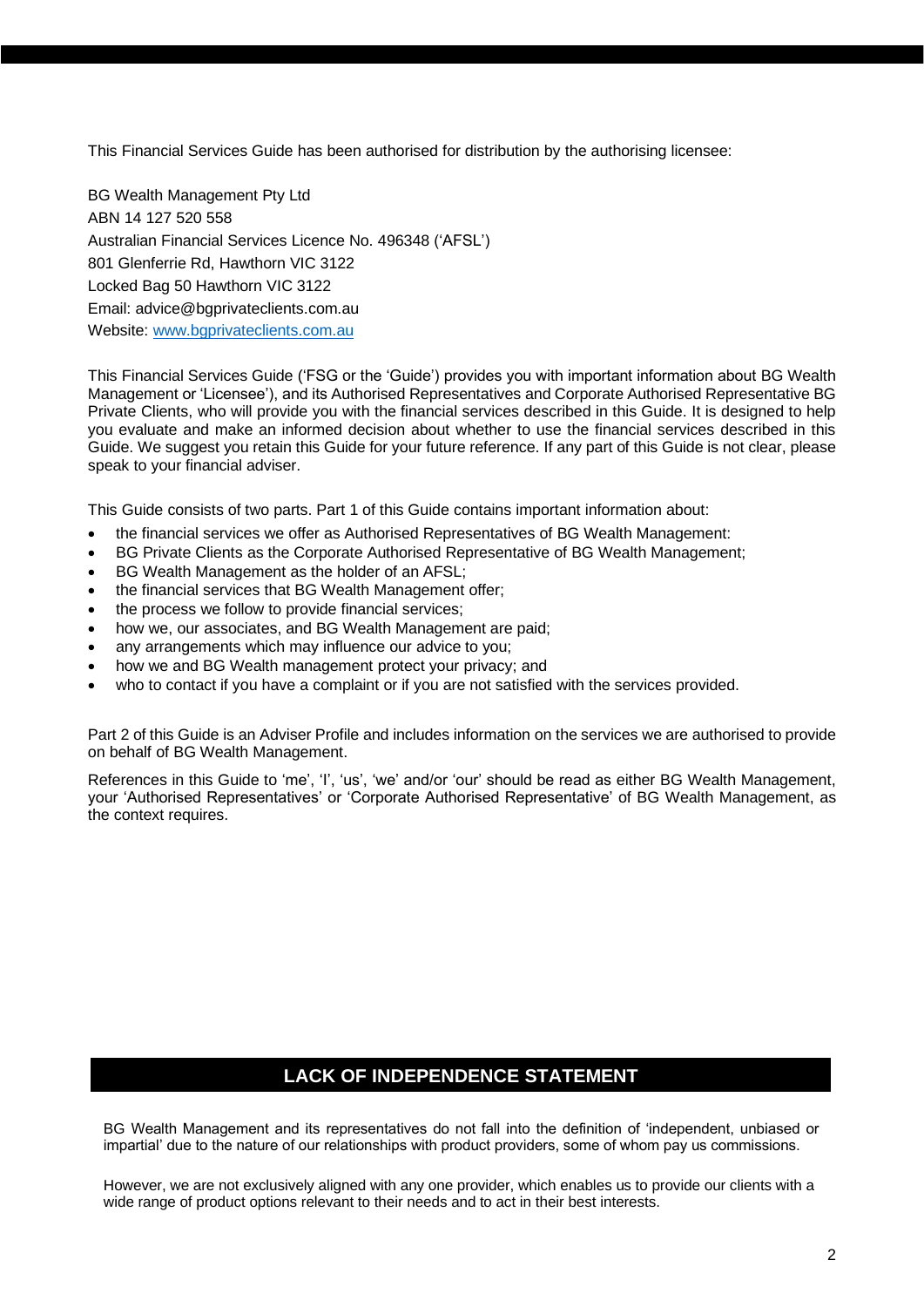# **PART 1**

Part 1 contains the following sections:

- Financial Services Guide (Section 1);
- Privacy Statement (Section 2); and
- Are you satisfied? (Section 3).

You must read each of these sections in conjunction with Part 2, which provides more detail to allow you to make an informed decision about whether to use the financial services we offer.

Together, these documents form the complete FSG which we, as Authorised Representatives, are required to provide.

## **ABOUT BG WEALTH MANAGEMENT**

BG Wealth Management is part of the Banks Group division of companies which provides accounting, business advisory, taxation, auditing and wealth management services. BG Wealth Management was established on 13 September 2007 and has common ownership with Banks Group.

From a professional services perspective the business philosophy promotes that cooperation between accountants, tax advisers and financial advisers provides an environment to best service our client's best interest.

BG Wealth Management holds an AFSL issued by the Australian Securities and Investments Commission.

Related companies include Banks Group Pty Ltd and Banks Group Assurance Pty Ltd which provide taxation, business services, accounting services and audit services.

BG Private Clients Pty Ltd acts as a Corporate Authorised Representative of BG Wealth Management when providing the financial services under BG Wealth Management's AFSL.

Further information on these services is set out in the FSG Part 2 Adviser Profile.

As the holder of an AFSL, BG Wealth Management is responsible for the financial services we provide to you. BG Wealth Management acts on its own behalf when these financial services are provided to you.

## **SECTION 1**

## **FINANCIAL SERVICES GUIDE**

**WHAT OTHER INFORMATION SHOULD YOU CONSIDER BEFORE DECIDING WHETHER TO PROCEED WITH OUR RECOMMENDATIONS?**

If you receive personal financial advice this will be documented in a Statement of Advice (SoA), or in specific circumstances a Record of Advice (RoA), that confirms the discussions you have had with us, the recommendations we are making and the basis for those recommendations. These documents will also explain how those recommendations will work towards achieving your goals, any relevant fees received by us, and any associations with financial product providers.

When a financial product is recommended to you, you will be provided with a Product Disclosure Statement (PDS) or other disclosure document issued by the product provider. Among other things, the PDS contains information about the risks, benefits, features and fees payable in respect of the product. In combination, these documents will help you make an informed decision about whether to proceed with our recommendations.

## **WHO PROVIDES THE FINANCIAL SERVICES DESCRIBED IN THIS FSG?**

The financial services described in this FSG are provided by us as Authorised Representatives of BG Wealth Management.

Part 2 of this Guide contains further details about your financial adviser, and our experience, qualifications and professional memberships.

## **WHO IS RESPONSIBLE FOR THOSE FINANCIAL SERVICES?**

As the holder of an AFSL, BG Wealth Management is responsible for the financial services we provide to you. BG Wealth Management acts on its own behalf when these financial services are provided to you. In relation to the financial services offered in this FSG, BG Wealth Management, as the holder of an AFSL, does not act on behalf of any other person or licensee. BG Wealth Management is only responsible for the services offered in the FSG.

The law requires BG Wealth Management to have arrangements in place to compensate certain persons for loss or damage they suffer from certain breaches of the Corporations Act by BG Wealth Management and/or its Authorised Representatives. BG Wealth Management has internal compensation arrangements as well as professional indemnity insurance that satisfy these requirements.

## **WHAT FINANCIAL SERVICES DO WE OFFER?**

BG Wealth Management is able to provide financial product advice and to deal in a wide range of products (unless otherwise stated in Part 2 of this Guide) including:

deposit products;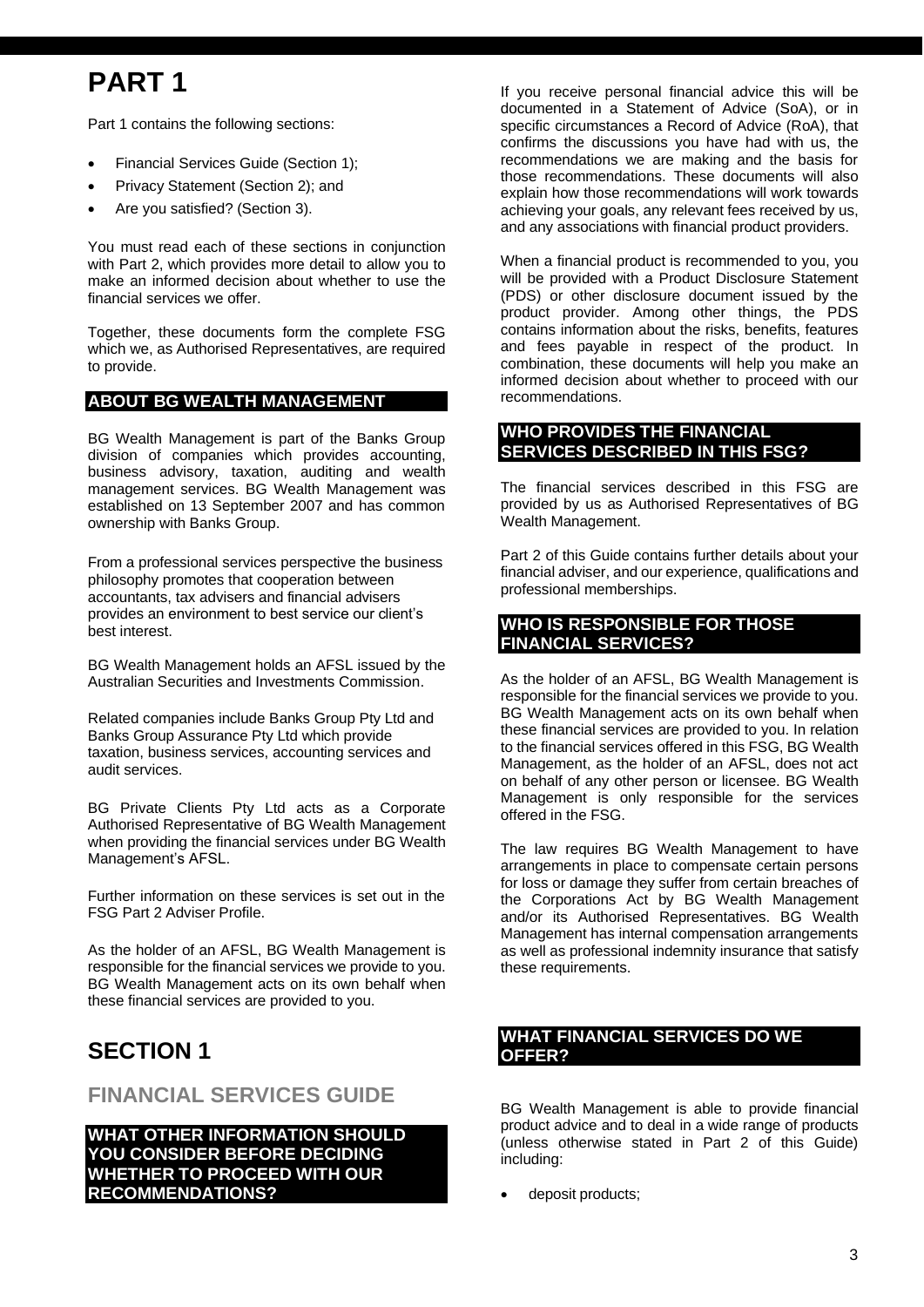- government debentures, stocks or bonds;
- life investment and life risk products;
- managed investment schemes including investor directed portfolio services;
- standard margin lending facilities;
- retirement savings account products;
- securities (e.g. shares);] and
- Superannuation products.
- Social Security benefits advice

Some of the services you are able to access through BG Wealth Management include:

- financial planning advice;
- wealth accumulation advice;
- superannuation advice, including self-managed superannuation funds;
- redundancy advice;
- retirement advice;
- gearing strategies;
- cash flow advice;
- social security benefits advice;
- life and disability insurance advice;
- estate planning services (financial planning);
- Aged care.

## **WHAT PRODUCTS ARE AVAILABLE?**

A range of financial products offered by many leading financial product providers are available for recommendation by us. Details of the available products we can recommend are contained in the Approved Product List (APL).

Internal and external experts provide financial product research, which is used to carefully select and maintain an extensive list of Approved Products for us to select from. We conduct due diligence on external research report providers that provide us with research.

We will only recommend a product to you after considering its appropriateness to your individual objectives, financial situation and needs. The recommendations will be made after conducting an investigation into the financial products and may require us to investigate and consider a financial product which is not on the APL.

## **HOW DO WE ENSURE THAT THE ADVICE WE GIVE YOU SUITS YOUR NEEDS AND OBJECTIVES?**

To ensure we provide advice suitable for your needs and financial circumstances, we firstly need to understand your financial situation, personal financial

objectives and needs. We will follow a step-by-step process as outlined below:

- 1.) We will meet with you for an initial consultation. During this meeting we will discuss your expectations and provide you with details of the services we can offer.
- 2.) We will collect all the information we need from you, including your personal financial situation, financial

objectives and needs. If you do not wish to provide the information we require, we will advise you of the possible consequences of not disclosing your full personal information and the impact on the recommendations given. This may include not being able to provide advice on the subject matter you request.

- 3.) We will help you identify your goals and may discuss your attitude towards investment risk.
- 4.) We may consider strategies and areas such as income, social security, insurance, cash and estate planning requirements. Where required we will also conduct a reasonable investigation of the financial products that may be suitable to implement the strategies as part of the recommendations. Based on these and other considerations, we will prepare and present you with a written SoA, or in some cases depending on the circumstances, an RoA. We will explain in the SoA (or RoA) the basis for the advice, and any remuneration, benefits or associations which could have influenced the advice.

Where we recommend financial products, we will provide you with a PDS or other disclosure document containing information about each product recommended, to help you make an informed decision about whether to purchase that product.

- 5.) We will discuss our recommendations with you, make any changes you require and gain your agreement to implement those recommendations.
- 6.) We will then implement those recommendations.
- 7.) We will meet with you periodically to review your financial circumstances if we agree to an ongoing advice service arrangement which includes a regular review component. If an ongoing advice service arrangement is entered into, this will be documented in your Ongoing Advice Service Arrangement Letter and/or SoA. Where you have entered into an ongoing fee arrangement after 1 July 2013, we will renew your arrangement with you at a minimum of every two years.

We will also explain to you any significant risks of the financial products and strategies which we recommend to you. If you are unclear of the risks, do not hesitate to question us further.

In certain circumstances, we may not provide you with personal advice via a SoA or RoA, as outlined above. These circumstances may include:

- 1.) Where we provide you with only general advice, such as through seminars and newsletters;
- 2.) Further advice or verbal advice if you previously received advice recorded in a SoA, any further personal advice provided by us may be recorded in a RoA. We will not necessarily provide you with a copy of the RoA unless you request it (see below).

## **WHAT DOCUMENTS DO YOU GET IF WE PROVIDE FURTHER ADVICE?**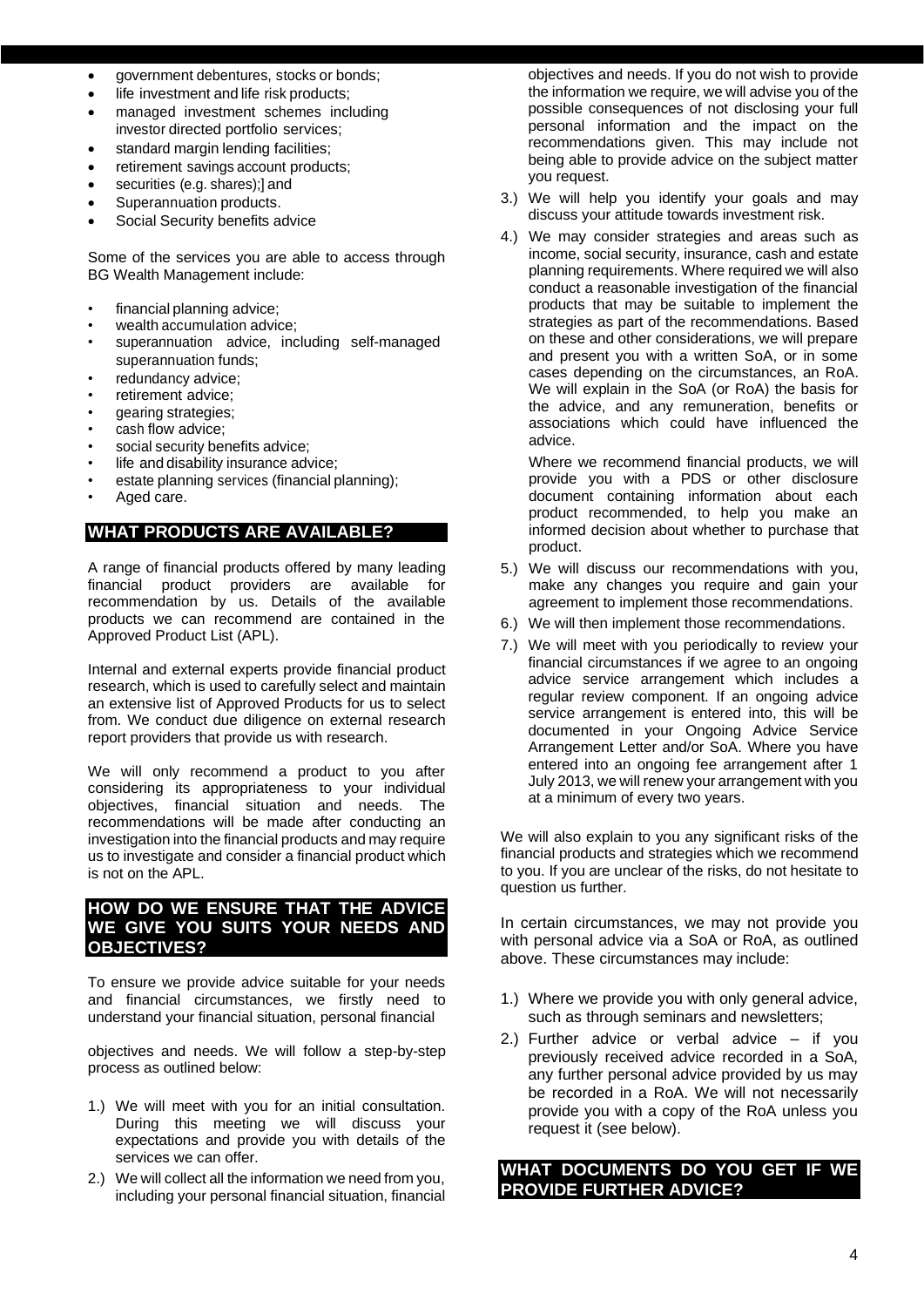Where a further review is conducted and personal advice is provided, in some circumstances we are not required to provide you with a SoA for this further advice. Where this is the case, if you have not already been provided with a RoA, you may request a copy of the RoA from us by contacting us (on any of the contact details set out in Part 2 of this Guide) for a period of seven years from when the further advice was first provided to you.

You may specify how you would like to give us instructions, for example, by phone, fax or email using any of the contact details set out in Part 2 of this Guide. Alternatively, you may provide instructions to us in person. Where instructions are provided by telephone, these must be confirmed in writing.

## **OTHER SERVICES**

We may provide services other than financial planning services. For example, we may also act as your accountant or legal adviser, or advise you on real estate investments. While we may provide these other services, you should understand that these other services are not provided under BG Wealth Management's AFSL and BG Wealth Management does not train, support or supervise the provision of these other services and has no responsibility in relation to these services.

Examples of the services which BG Wealth Management is not responsible for include:

- general insurance services (e.g. car insurance);
- real estate and direct property advice;
- taxation services, such as completion of tax returns;
- accounting and audit services;
- legal services;
- consulting services; and
- administration and compliance of Self-Managed Superannuation Funds.

## **HOW ARE WE PAID FOR OUR SERVICES?**

BG Wealth Management may receive:

- fees paid by clients;
- commissions paid by product providers;
- other payments by product providers; and
- other benefits.

Fees and commissions are payable (as directed by your Authorised Representative) to BG Wealth Management. We may receive up to 100% of any fees and commissions received.

Details of any fees, commissions or other benefits that we, BG Wealth Management or other associated persons are entitled to receive if you implement our recommendations in relation to a specific financial

product, will be disclosed to you in your SoA or RoA when personal advice is given.

## **WHAT TYPE OF FEES, COMMISSIONS, PAYMENTS AND OTHER BENEFITS DO WE RECEIVE FOR OUR SERVICES?**

The types of fees, commissions and other benefits that may be received by us and BG Wealth Management include the following:

#### **Service fees**

We will discuss and agree our fee structure with you before we provide you with services. The types of fees you can be charged are listed below. You may be charged a combination, or part of, any of these fees.

#### **Fees for advice**

We may charge fees for the preparation, presentation and implementation of our advice. These fees will be based on your individual circumstances, the complexity involved in your situation and the time it takes to prepare personal financial advice for you. We will discuss these fees with you and gain your agreement to the fees before we provide you with advice.

#### **Ongoing advice fees**

We may charge a fee to provide ongoing portfolio reviews and/or for the provision of ongoing services.

This fee will be agreed with you and is either a set amount, or an amount based on the amount of funds under our advice, and/or the time involved in reviewing your portfolio and circumstances.

#### **Referral fees**

We do not accept or pay any form of referral fees.

#### **Payment methods**

Our fees are either invoiced to you directly, or deducted from your investments, or a combination of these methods.

Where it is debited from your investments it is normally referred to as the Adviser Service Fee.

In most instances you will be able to select the method of payment that suits you best. We will discuss and agree the method of payment with you before we provide you with services.

#### **Commissions**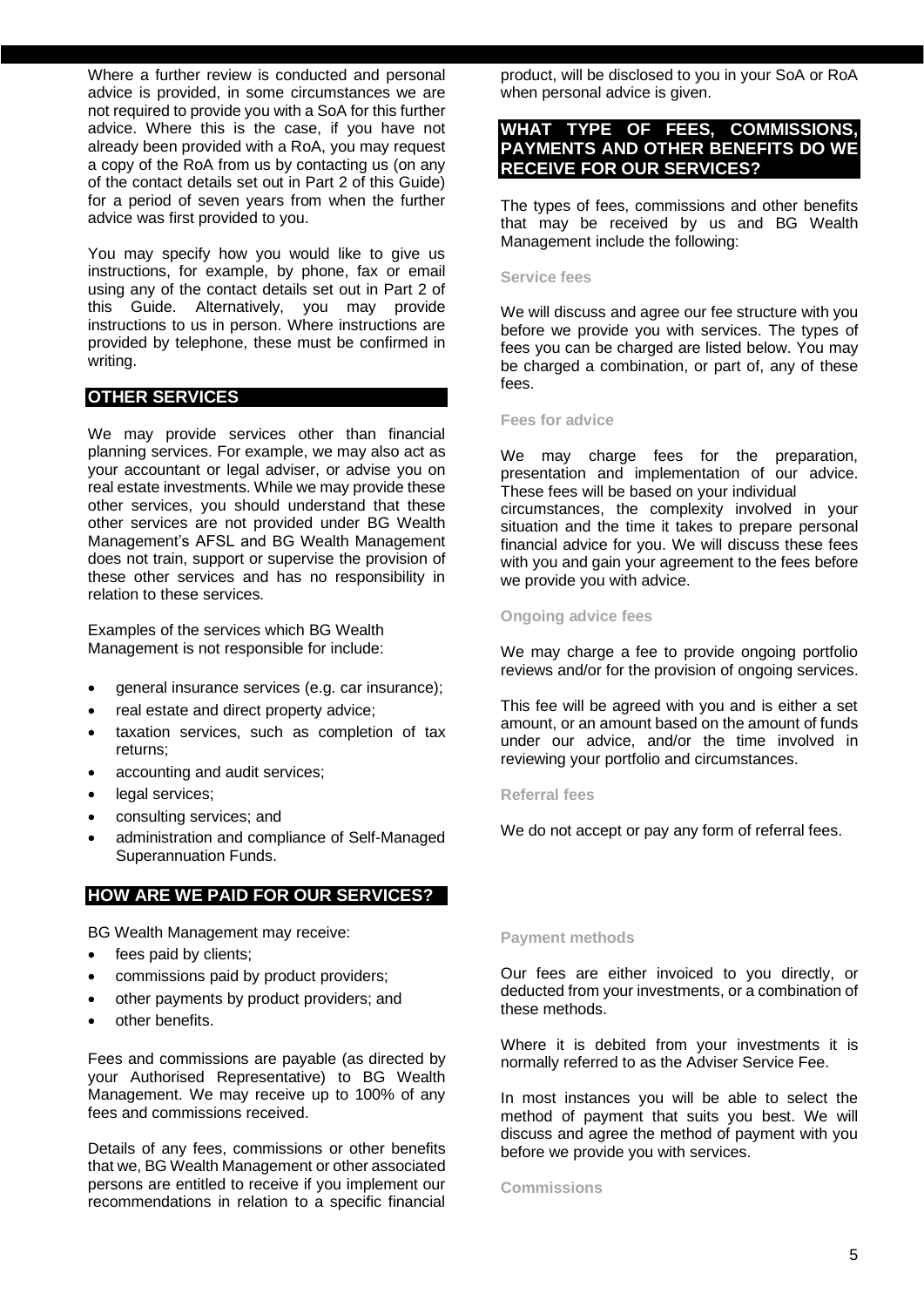If you take out a financial product through us, BG Wealth Management may receive payments in the form of initial commissions and/or ongoing commissions from the financial product providers. These commissions are included in the fees, premiums and interest rate (in the case of margin loans) you pay for the product. This is not an additional cost to you. We may agree to rebate some or all of these.

The commission payable for different classes of financial products include the following:

#### **Investment Products**

For investment products, including superannuation and annuities, commissions are generally deducted from the funds you invest. Commissions on investment products may only be payable in certain circumstances where an arrangement exists as at 1 July 2013. Where you acquire an investment product before 1 July 2014, commissions may be payable where BG Wealth Management has an existing arrangement with the product issuer prior to 1 July 2013.

BG Wealth Management may receive between 0% and 1% of your initial investment as initial commissions from product providers whose products are recommended to you. BG Wealth Management may also receive ongoing commissions from the management fees of the product providers.

Ongoing commissions range between 0% and 1% p.a. of your investment balance. BG Wealth Management may pass up to 1% of these commissions to us.

## Example

We recommend you invest \$10,000 in an investment product. The applicable initial commission is 1% and ongoing commissions are 1% p.a. BG Wealth Management may receive initial commission of \$100 and may pass up to \$100 of that to us. Assuming the investment amount stays the same, each year BG Wealth Management will receive ongoing commission of \$100 and may pass up to \$100 to us.

## **Life Insurance Products**

Initial and ongoing commissions from insurance providers may be received by BG Wealth Management. These commissions are paid BG Wealth Management by the company that issues the product that BG Wealth Management's Advisers recommend to you and they are included in what you pay for the product. The commissions vary and are based on the policy cost, which is the sum of the premiums you pay and may include other fees related to the product.

The initial commission is paid in the first year by the product issuer to BG Wealth Management. Ongoing commissions are payments paid by product issuers

to BG Wealth Management in the years after the first year. These commissions may be passed onto "us" or nothing at all depending what is applicable to the circumstances.

If you initiate an increase to your cover, BG Wealth Management may receive initial and ongoing commissions on the increase to your policy cost. The ongoing commission on a client initiated increase is only paid in respect of the period that starts from the first anniversary of the increase.

If the initial commission is equal to the ongoing commissions (as a percentage of your policy cost), BG Wealth Management may receive up to 100% (excl. GST) of your annual policy cost. If the initial commission is higher than the ongoing commissions, the maximum commission that BG Wealth Management may receive is set out in the table below:

| Date a new product<br>is issued                                                                                       | <b>Initial</b><br>commission<br>(% of annual<br>policy cost<br>or increase<br>excl. GST) | Ongoing<br>commission<br>pa (% of<br>annual<br>policy cost<br>or increase<br>excl. GST) |
|-----------------------------------------------------------------------------------------------------------------------|------------------------------------------------------------------------------------------|-----------------------------------------------------------------------------------------|
| Before 1 January<br>2018 or before 1<br>April 2018 when the<br>application was<br>received prior to 1<br>January 2018 | $0 - 140%$                                                                               | 0 - 38.5%                                                                               |
| 1 January 2018 - 31<br>December 2018*                                                                                 | 0 - 80%                                                                                  | $0 - 20%$                                                                               |
| 1 January 2019 - 31<br>December 2019*                                                                                 | 0 - 70%                                                                                  | $0 - 20%$                                                                               |
| From 1 January<br>$2020*$                                                                                             | 0 - 60%                                                                                  | $0 - 20%$                                                                               |

\*BG Wealth Management may receive the pre 1 January 2018 commission rates above from the product issuer if:

 your policy was issued before 1 January 2018 and you exercise an option to establish new or additional cover under your policy after 1 January 2018; or

 your policy was issued before 1 January 2018 and is replaced after 1 January 2018 to correct an administrative error.

## **Example**

You have an existing policy with us, issued in 2017, and in 2018 you decide to increase the cover on that policy with a corresponding increase in policy cost of \$100 pa. BG Wealth Management may receive up to \$140 (140% excl. GST) as initial commission on that increase and may pass up to \$140 pa to us. The ongoing commission payable to BG Wealth Management in respect of this increased policy cost may be up to \$38.50 (38.5% excl GST).

Or, we recommend an insurance product to you and it is issued on 2 April 2018. The annual policy cost is \$450. BG Wealth Management may receive up to \$360 (80% excl. GST) as an initial commission and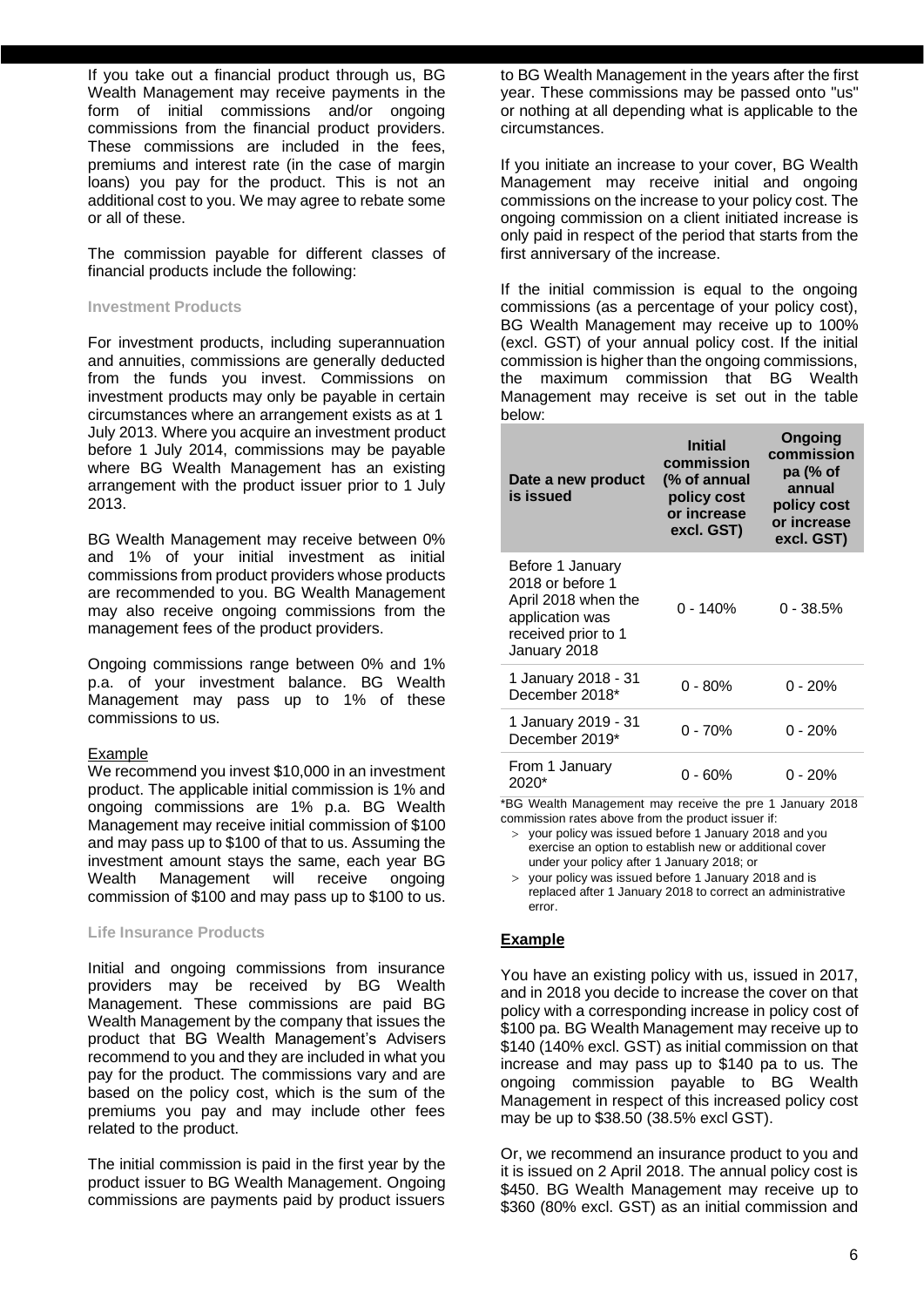may pass up to \$360 to us. Assuming the policy cost stays the same each year, BG Wealth Management may receive up to \$90 pa (20% excl. GST) as an ongoing commission and may pass up to \$90 pa to us.

From 2 September 2018, you decide to increase your insurance cover. The cost of this increased cover is \$100. The initial commission payable to BG Wealth Management in respect of this increase will be up to \$80 (80% excl. GST) as the increase has occurred in 2018. The ongoing commission payable to BG Wealth Management in respect of this increased policy cost will be up to \$20 pa (20% excl. GST), payable in respect of the period starting from the first anniversary of the date on which you increased your insurance cover (i.e. 2 September 2019).

From 2 September 2020, you decide to increase your insurance cover again. The cost of this increased cover is \$100. The initial commission payable to BG Wealth Management in respect of this increase will be up to \$60 (60% excl. GST). The ongoing commission payable to BG Wealth Management in respect of this increase will be up to \$20 pa (20% excl. GST), payable in respect of the period starting from the first anniversary of the date on which you increased your insurance cover (i.e. 2 September 2021). These commissions may be passed onto us.

You'll find details of how your insurance policy cost is calculated in the relevant PDS that we provide you. Where personal advice is provided to you, you'll also find details of the commission that BG Wealth Management and we are entitled to receive if you decide to purchase a life insurance product, in your SoA or RoA.

## **Margin Lending Products**

If we organise, or increase a margin loan for you, BG Wealth Management may receive payments in the form of ongoing commissions from the margin loan provider. Commissions on margin lending products may only be payable in certain circumstances where

an arrangement exists as at 1 July 2013. Where you have entered into a margin lending product arrangement prior to 1 July 2014, commissions may be payable where BG Wealth Management had an existing arrangement with the margin loan provider prior to 1 July 2013. These commissions range between 0% and 0.5% p.a. of your loan balance. BG Wealth Management may pass up to 100% of these commissions to us.

## Example

We recommend you borrow \$10,000 through a margin loan. The applicable ongoing commission is 0.5% p.a. Assuming the loan balance stays the same, each year BG Wealth Management will receive ongoing commission of \$50 and may pass up to \$50 to us.

## **OTHER BENEFITS**

From time to time we may accept alternative forms of remuneration from product providers or other parties, such as hospitality or support connected with our professional development (e.g. training or sponsorship to attend conferences). We maintain a register detailing any benefit we receive which is valued at between \$0 and \$300 and other benefits that relate to information technology software or support provided by a product issuer or that relate to educational and training purposes.

A copy of the register is available on request for a small charge.

## **WILL ANY OTHER PARTIES BENEFIT FROM THE FINANCIAL SERVICES OFFERED IN THIS FSG?**

We do pay any benefits to any other parties that are not covered under this FSG.

## **WHAT FEES DO WE PAY TO SOMEONE WHO REFERS YOU TO US?**

We do not pay or provide any benefits to anyone that refers you to us.

## **SECTION 2**

## **PRIVACY STATEMENT**

## **WHY WE COLLECT YOUR PERSONAL INFORMATION**

We collect personal information, including sensitive information (e.g. health information), from you to provide you with services including financial advice.

We may also use your information to comply with legislative or regulatory requirements in any jurisdiction, to prevent fraud, crime or other activity that may cause harm in relation to the particular products or services provided, and to help us run our business.

If you do not provide all the information we request, we may no longer be able to provide a product or service, including financial advice, to you.

## **COLLECTING AND DISCLOSING YOUR PERSONAL INFORMATION**

We may disclose your personal information to associated companies of BG Wealth Management (e.g. Banks Group). We may also disclose your personal information to third parties such as a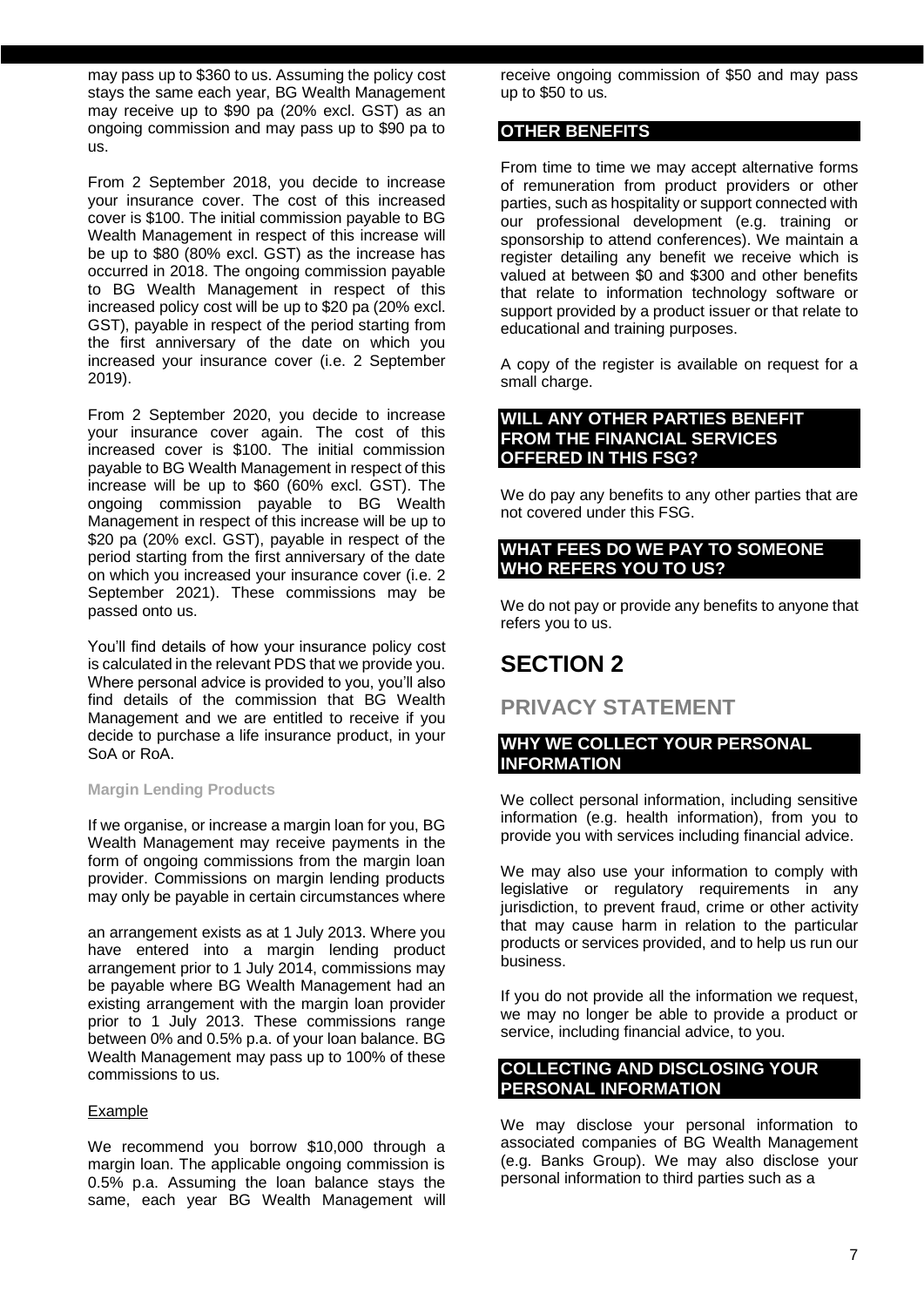complaints body to whom a complaint relating to a product or service is referred, your past and present employers, any party acquiring an interest in our business and anyone acting on your behalf.

We may also collect from the parties listed above any personal information they may hold about you which relates to our provision of financial advice.

We may disclose your personal information to an entity which is located outside Australia. Details of the countries where the overseas recipients are likely to be located are in our privacy policy.

As a provider of financial services, we have obligations to disclose some personal information to government agencies and regulators in Australia, and in some cases offshore. We are not able to ensure that foreign government agencies or regulators will comply with Australian privacy laws, although they may have their own privacy laws. By using our products or services, you consent to these disclosures.

BG Wealth Management is also required, pursuant to the Anti-Money Laundering and Counter-Terrorism Financing Act (AML/CTF Act) and its corresponding rules and regulations to implement certain client identification processes. We may be required to obtain information about you at the time of providing financial services to you, and from time to time in order to meet our legal obligations.

We have certain reporting obligations pursuant to the AML/CTF Act and information obtained from or about you may be provided to external third parties and regulators in accordance with the requirements imposed on us.

## **OTHER IMPORTANT INFORMATION**

We are required or authorised to collect personal information from you by certain laws. Details of these laws are in our privacy policy.

Our privacy policy is available at www.bgprivateclients.com.au It covers:

- how you can access the personal information we hold about you and ask for it to be corrected;
- how you may complain about a breach of the Privacy Act 1988 (Cth), or a registered privacy code and how we will deal with your complaint; and;
- how we collect, hold, use and disclose your personal information in more detail.

We will update our privacy policy from time to time.

Where you have provided information about another individual, you must make them aware of that fact and the contents of this privacy statement.

We will use your personal information to contact you or send you information about other products and services offered by us or our preferred suppliers. If you do not wish to receive marketing communications from us, please contact us.

## **DEFINITIONS**

"We", "our", "us" means BG Wealth Management and its Corporate Authorised Representatives, BG Private Clients and the Authorised Representatives of BG Private Clients.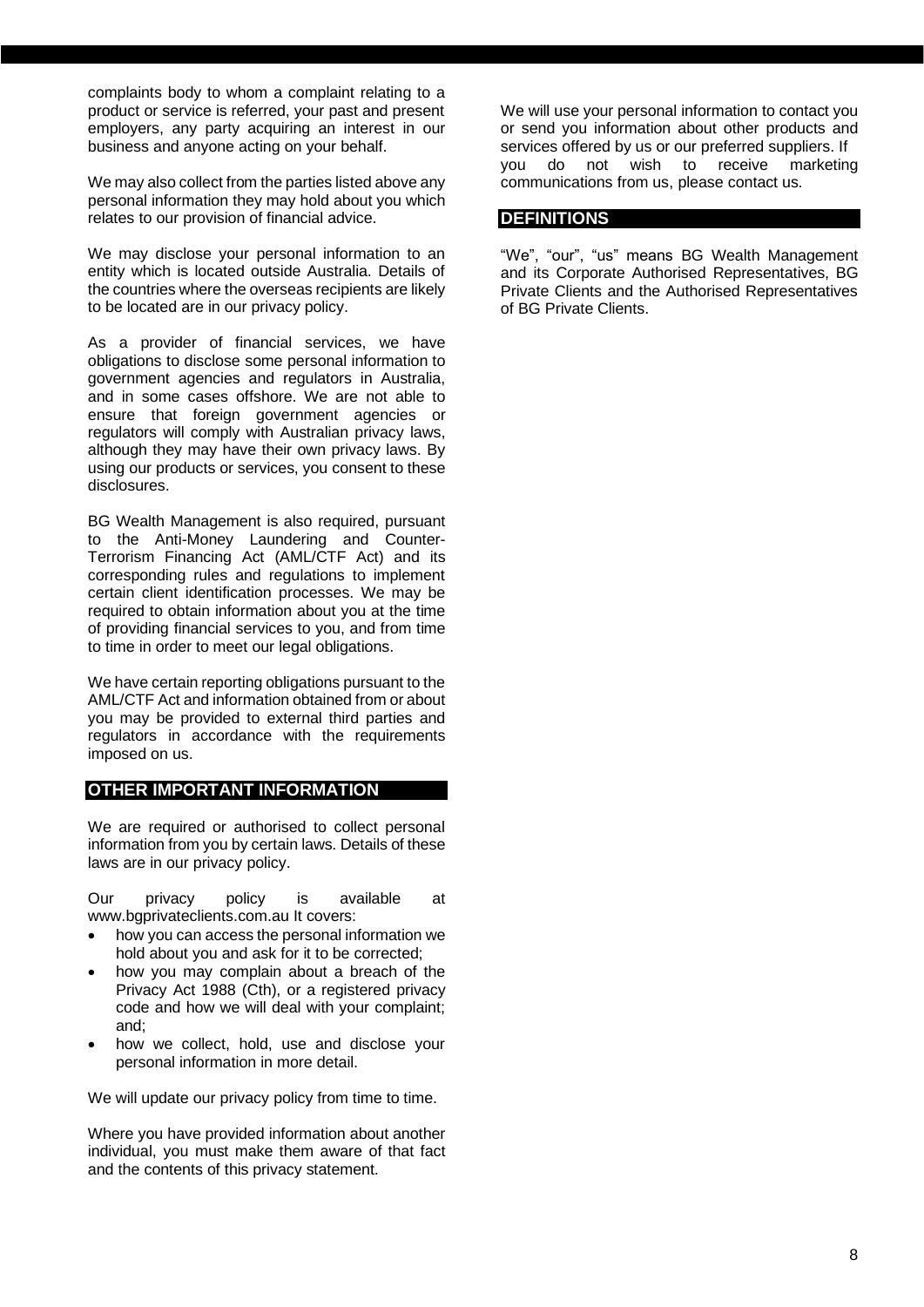## **SECTION 3**

## **ARE YOU SATISFIED?**

## **WHAT TO DO IF YOU HAVE ANY CONCERNS ABOUT OUR SERVICES**

Both we and BG Wealth Management endeavour to provide you with quality financial advice. If you have a complaint or concern about the service provided to you, we encourage you to take the following steps:

- 1.) Contact us first about your concern.
- 2.) If your concern is not resolved to your satisfaction, you may contact BG Wealth Management by:

**Writing:** Advice Complaints BG Wealth Management Pty Ltd Locked Bag 50 HAWTHORN VIC 3122

**Email:** advice@bgprivateclients.com.au

3.) If your concern is not resolved, or if you are not satisfied with the decision, you may contact the Australian Financial Complaints Authority.

> The AFCA independently and impartially resolves disputes between consumers, including some small businesses, and participating financial services providers.

> From 1 November 2018, a new external dispute resolution scheme, the Australian Financial Complaints Authority (AFCA) will replace Financial Ombudsman Service (FOS).

**Writing to:** Australian Financial Complaints Authority GPO Box 3 Melbourne VIC 3001

**Email:** info@afca.org.au

**Website:** www.afca.org.au

**Phone:** 1800 931 678

4.) The Australian Securities & Investments Commission (ASIC) is Australia's corporate,

markets and financial services regulator. ASIC contributes to maintaining Australia's economic reputation by ensuring that Australia's financial markets are fair and transparent, and is supported by informed investors and consumers alike. ASIC seeks to protect consumers against misleading or deceptive and unconscionable conduct affecting all financial products and services. You may contact ASIC by:

## **Writing:**

Australian Securities & Investments Commission GPO Box 9827 Your Capital City; Or

PO Box 4000 Gippsland Mail Centre Victoria 3841

**Website:** www.asic.gov.au **Phone:** 1300 300 630

5.) The Financial Planning Association of Australia Limited (FPA), is the peak professional body for financial planning in Australia.

> The FPA provides the leadership and professional framework that enables members to deliver quality financial advice to their clients. All FPA members are bound by professional, technical and ethical standards as provided in the FPA Code of Professional Practice. The FPA has effective and appropriate policies and procedures in place to assist you with your complaint and ultimately help protect consumers and those planners doing the right thing. You may contact the FPA by:

## **Writing:**

The Investigations Manager FPA GPO Box 4285 Sydney 2001

**Website:** fpa.asn.au

**Phone:** 1300 626 393

6.) Where you have a complaint about your Privacy you may contact the office of the Australian Information Commissioner:

**Writing:** OAIC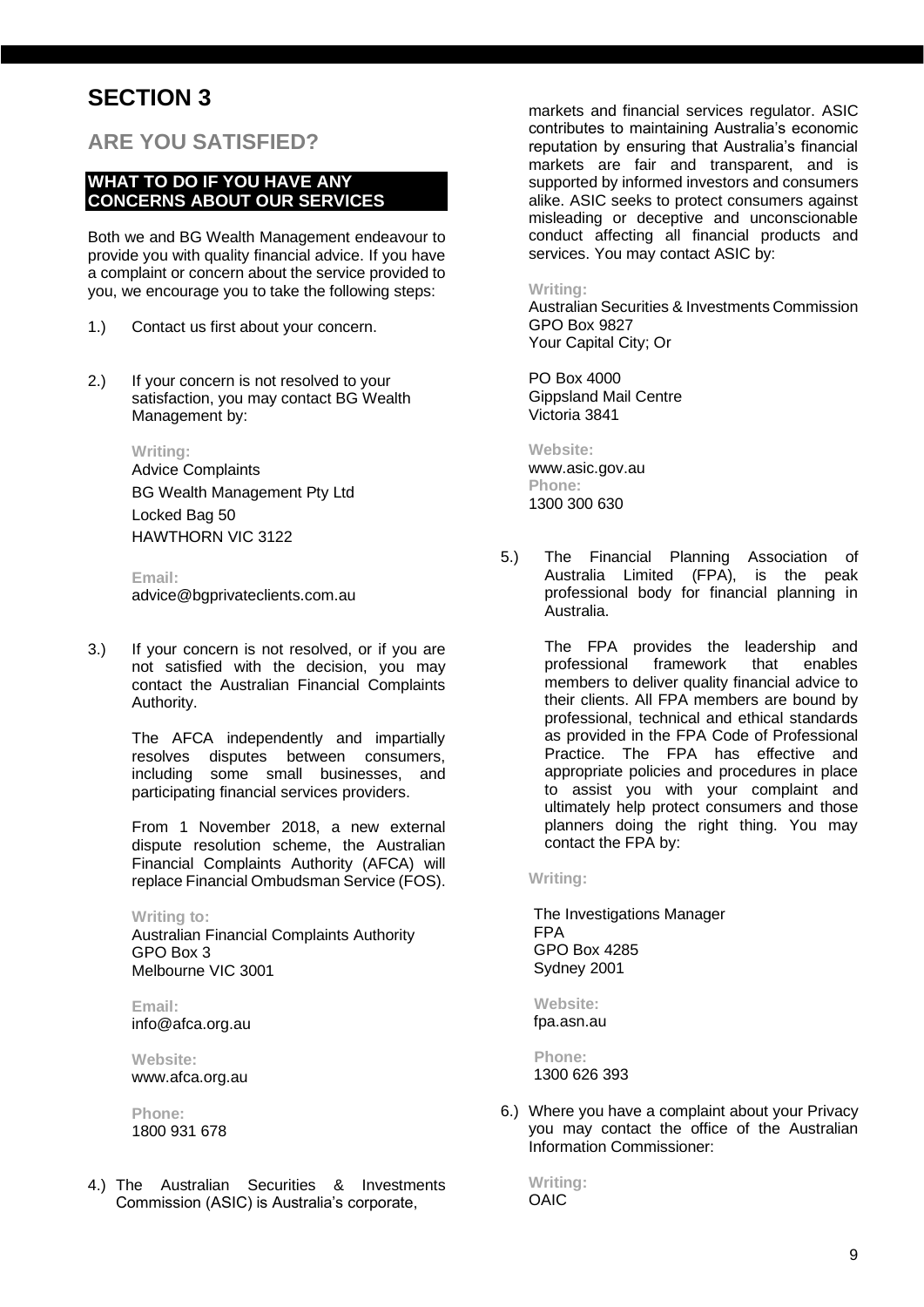## GPO Box 5218 Sydney NSW 2001

**Email:** [enquiries@oaic.gov.au](mailto:enquiries@oaic.gov.au)

**Phone:** 1300 363 992

Before you send your concern to any of these respective bodies, please contact them first to understand the process of lodging your concern with them.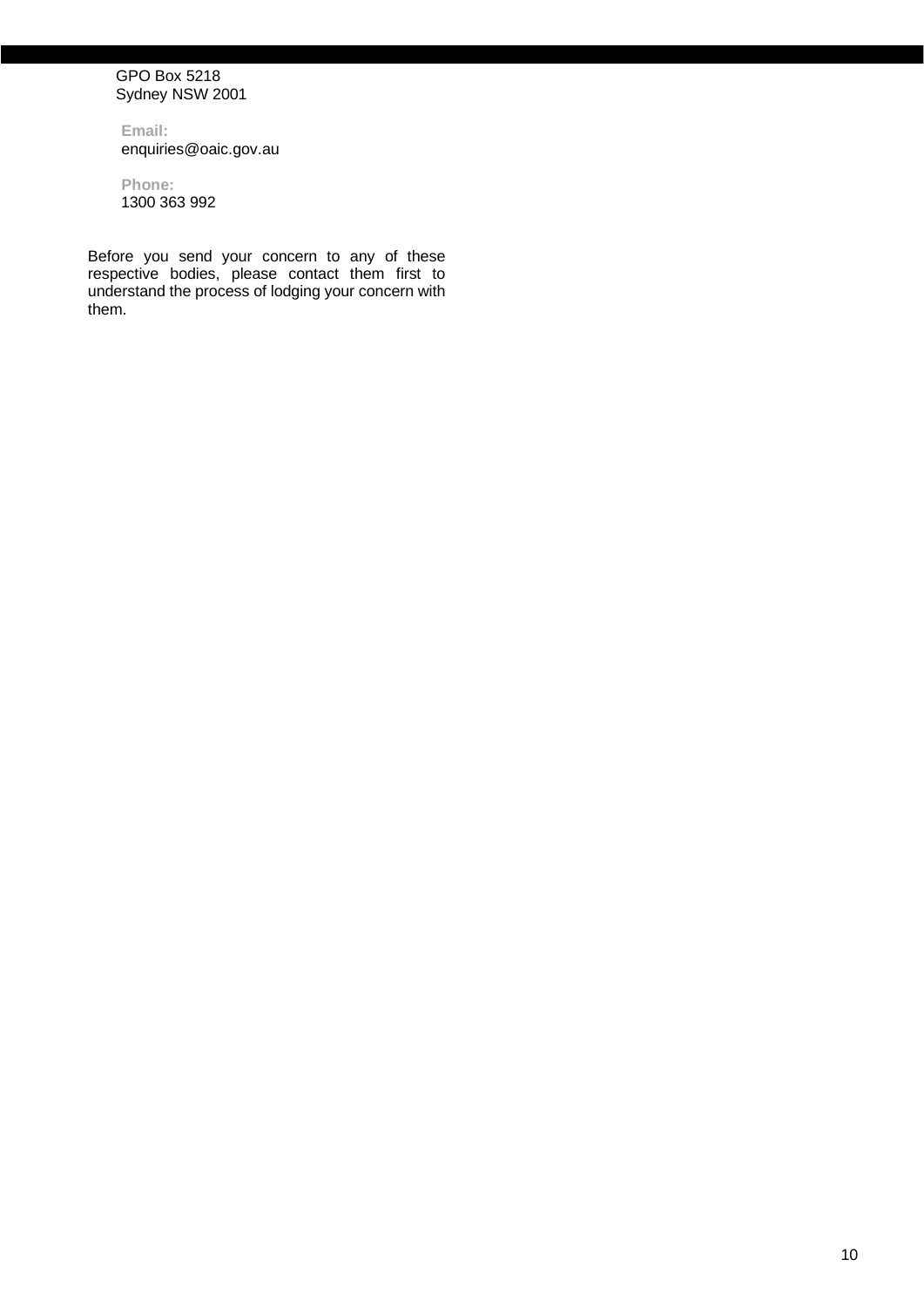'This page has been left blank intentionally'



BG Wealth Management] ABN [14 127 520 558], Australian Financial Services Licence 496348.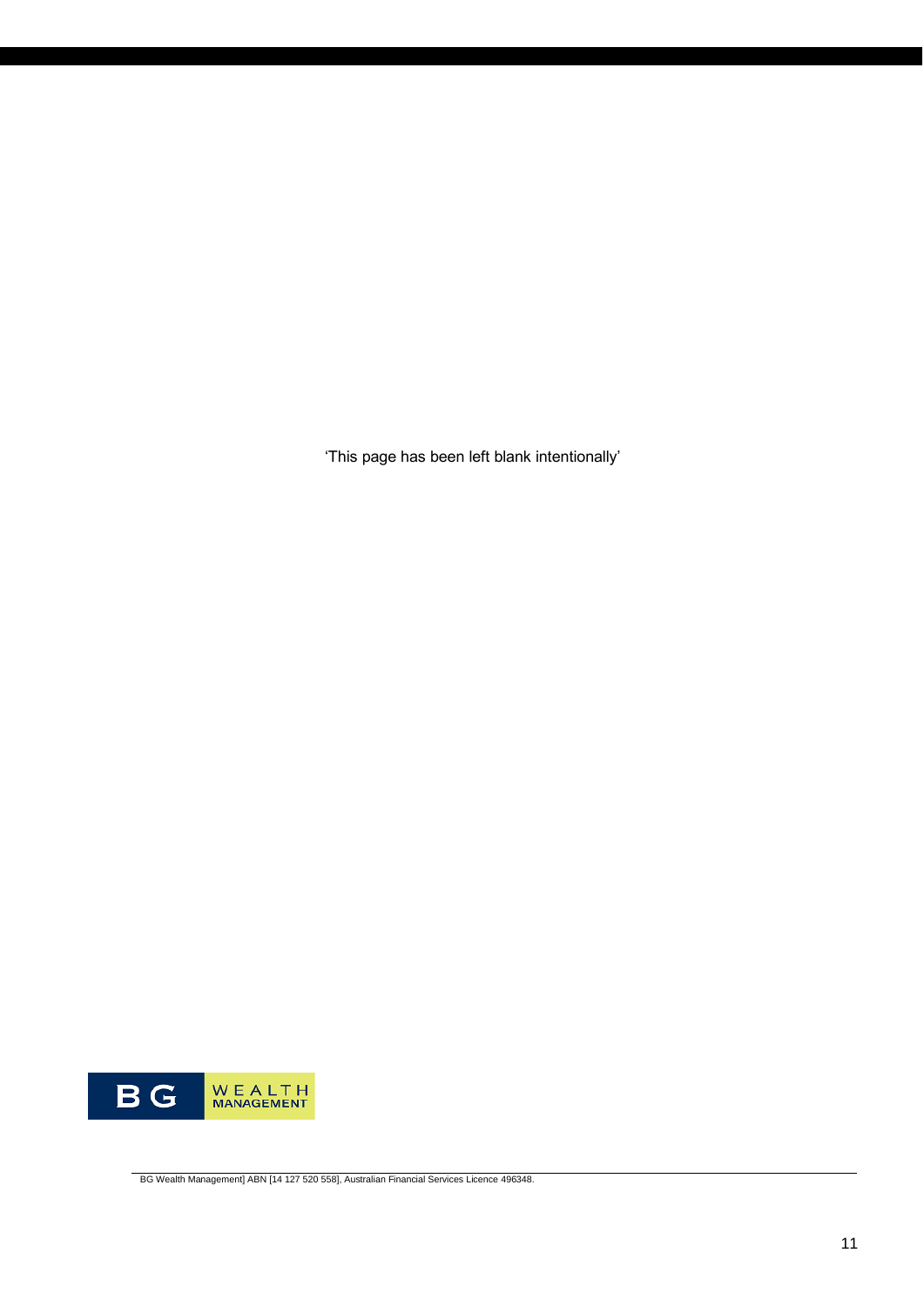

# Financial Services Guide

Part 2 (Adviser Profile)

Date – 1 July 2021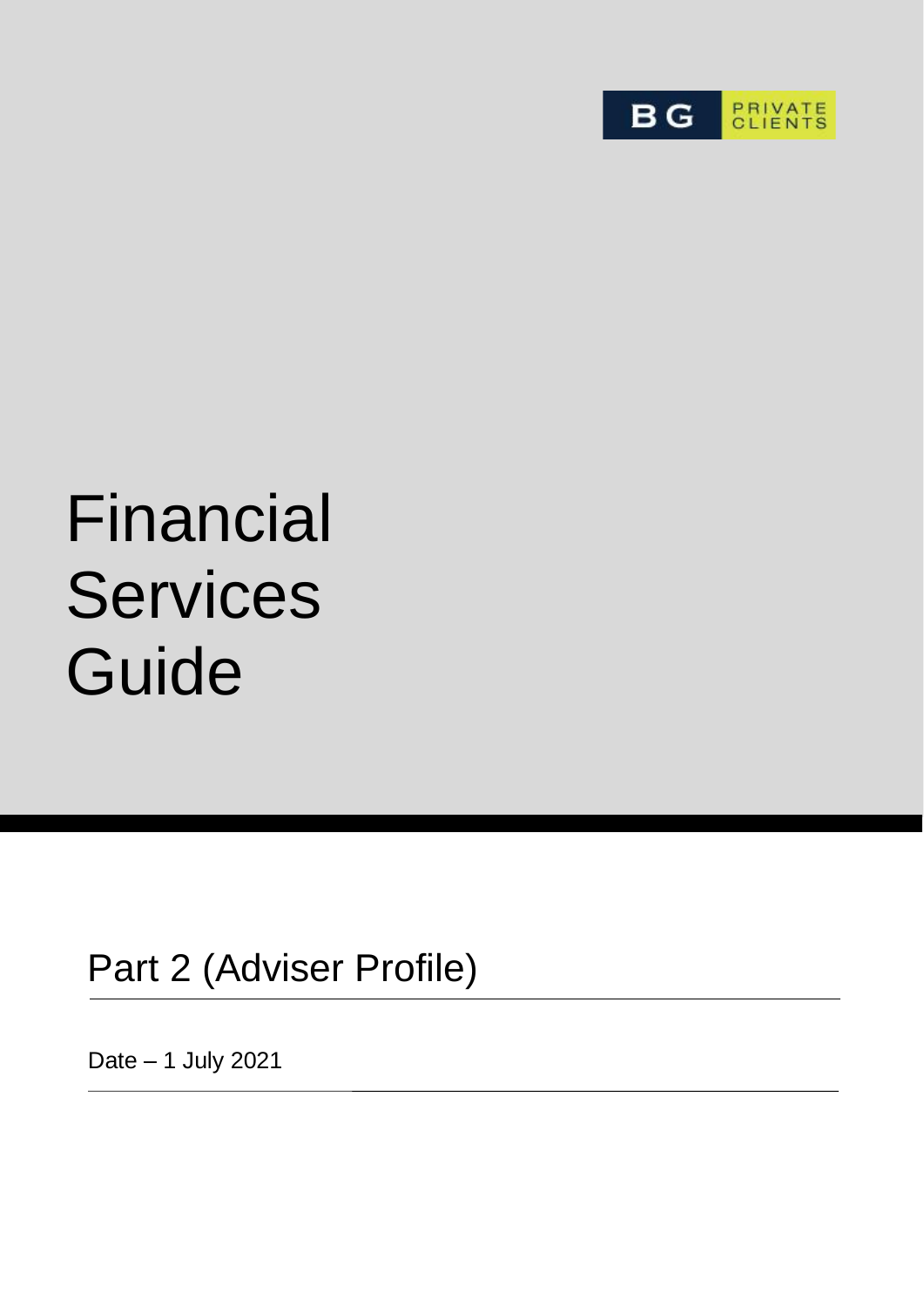# **PART 2 (Adviser Profile)**

Part 2 (Adviser Profile) contains the following sections:

- About Your Adviser (Section 1);
- The Services I Provide (Section 2);
- Fees and Charges (Section 3); and
- Contact and Acknowledgment (Section 4).

This document is Part 2 (Adviser Profile) of the Financial Services Guide (FSG) dated 1 November 2018 and should be read together with Part 1. Part 2 sets out specific details about me as an Authorised Representative of BG Private Clients ABN 90 714 046 150 who is a corporate representative of BG Wealth Management Pty Ltd. The Corporate Authorised Representative number for BG Private Clients is 001 258 667.

I am authorised by BG Wealth Management to provide the financial services described in Part 1 and Part 2 (Adviser Profile) of the FSG. I have also been authorised by BG Wealth Management to distribute this FSG.

BG Wealth Management ABN 14 127 520 558 holder of Australian Financial Services Licence No. 496348 ('AFSL')

801 Glenferrie Road Hawthorn VIC 3122

Email: advice@bgprivateclients.com.au Website: [www.bgprivateclients.com.au](http://www.bgprivateclients.com.au/)

## **SECTION 1**

**ABOUT YOUR ADVISER**

## **WHO IS YOUR FINANCIAL ADVISER?**

Your Financial Adviser is John Green who is an authorised representative of BG Private Clients, who is a corporate authorised representative of BG Wealth Management who holds the AFSL

In this document, the terms 'I', 'me', 'us', 'we' and 'our' refer to John Green or BG Wealth Management and BG Private Clients. The term 'Representatives' refers generally to BG Private Client's Authorised Representatives.

My Authorised Representative number 244870 and the Corporate Authorised Representative number is 001 258 667.

## **WHAT EXPERIENCE DOES YOUR FINANCIAL ADVISER HAVE?**

I have extensive experience in the financial planning industry.

I have spent over 20 years in the provision of financial planning advice. I have been a financial adviser with various financial organisations.

#### **WHAT QUALIFICATIONS AND PROFESSIONAL MEMBERSHIPS DOES YOUR FINANCIAL ADVISER HAVE?**

I hold a Diploma of Financial Planning.

## **DOES YOUR FINANCIAL ADVISER HAVE ANY ASSOCIATIONS OR RELATIONSHIPS?**

BG Wealth Management and BG Private Clients have common ownership. Fees and commissions are paid to BG Private Clients, a licencing fee is paid by BG Private Clients to BG Wealth Management. Distributions from both entities mentioned above are paid to Partners.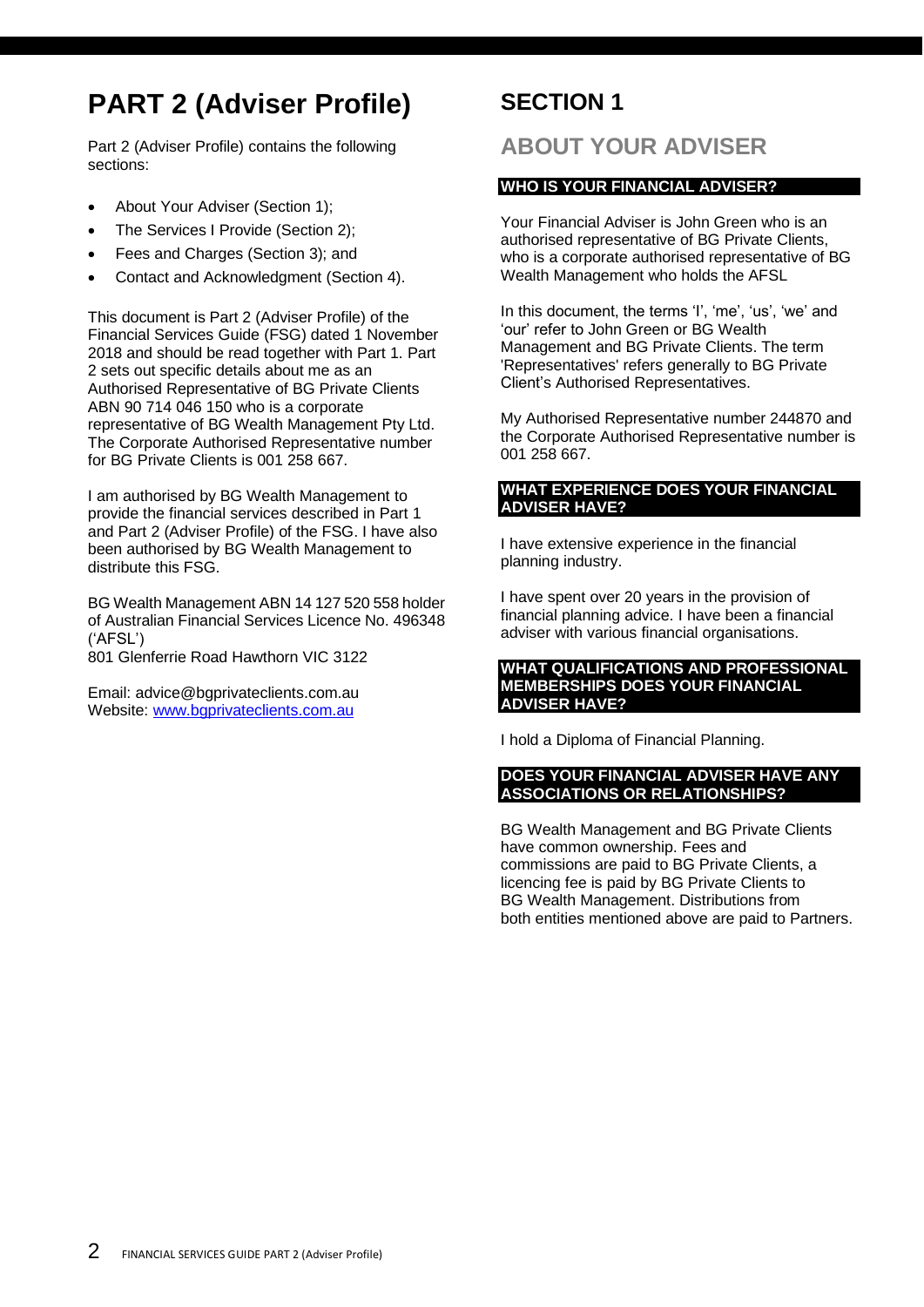## **SECTION 2**

## **THE SERVICES I PROVIDE**

## **WHAT AREAS IS YOUR FINANCIAL ADVISER AUTHORISED TO PROVIDE ADVICE ON?**

I am authorised by BG Wealth Management to provide general and personal advice and deal in financial products and financial, including advice or services in the following areas:

- Deposit products;
- Government debentures, stocks or bonds;
- Life investment and life risk products;
- Managed investment schemes including
- investor directed portfolio services;
- Standard margin lending facilities;
- Retirement savings account products;
- Securities (e.g. shares); and
- Superannuation products (incl. Self-Managed Superannuation Funds – including advice to establish SMSF)

## **ARE THERE ANY SERVICES YOUR FINANCIAL ADVISER IS NOT AUTHORISED TO PROVIDE?**

I am not authorised by BG Wealth Management to provide advice or services in the following areas:

- Derivatives:
- Finance broking
- Managed Discretionary accounts

Please ask me if you would like a referral for these services. If I receive a specific fee for this referral, it is disclosed below in Section 3 'Fees and Charges'. It may also be disclosed in an advice document such as a Statement of Advice ('SoA'), if I provide you with personal advice.

## **HOW CAN YOU PROVIDE YOUR INSTRUCTIONS TO ME?**

You may provide instructions to me by using any of the contact details provided in Section 4 'Contact & Acknowledgment'.

## **PRIVACY STATEMENT**

In addition to the information provided in the BG Wealth Management FSG Part 1 on how we collect, hold, use and disclose your personal information, and how we manage this information, further details around privacy are available at

[www.bgprivateclients.com.au](http://www.bgprivateclients.com.au/) and/or by calling us on 03 9810 0700.

## **SECTION 3**

## **FEES AND CHARGES**

## **HOW WILL YOUR FINANCIAL ADVISER BE PAID FOR THE SERVICES PROVIDED?**

All fees and commissions disclosed in this FSG which are attributed to the services provided to you by me are paid to BG Wealth Management Pty Ltd.

BG Wealth Management receives all fees and commission's payable for the services we provide, and pays up to 100% of all the fees and commissions it receives to BG Private Clients. Who will pay me a salary and referral payments.

## **WHAT IS YOUR FINANCIAL ADVISERS FEE STRUCTURE?**

As part of detailed financial planning, there are costs to you at various stages of the process. Before making any recommendations, I will discuss and agree the fees with you.

Advice fees are inclusive of GST and payable by you at the following stages:

- 1.) **Recommendation**: For having a personalised financial plan (SoA) prepared, a plan preparation fee (up to \$2,900 is payable. The actual fee will depend on the complexity of your situation and the time it takes to prepare personal financial advice for you.
- 2.) **Implementation**: We do not charge an implementation fee unless we specifically confirm this in writing and it is agreed by you.
- 3.) **Ongoing Advice Service and Reviews**: If you choose to have me conduct a review of your financial plan to ensure that your financial strategies and financial products remain appropriate to you, you may be charged a review fee. If you choose to have me provide an ongoing advice service, you may be charged a fee starting from \$1,500.00. This fee is determined and agreed with you based on the level of ongoing support necessary to help you achieve your goals and objectives.

Where I receive an initial commission and/or ongoing commission amount, I may rebate all or part of the implementation and/or placement fee to you.

**4.) Execution Only Service:** If you choose or instruct us to execute a transaction on your behalf, the fee for execution only service will be confirmed and agreed upon before such service is provided.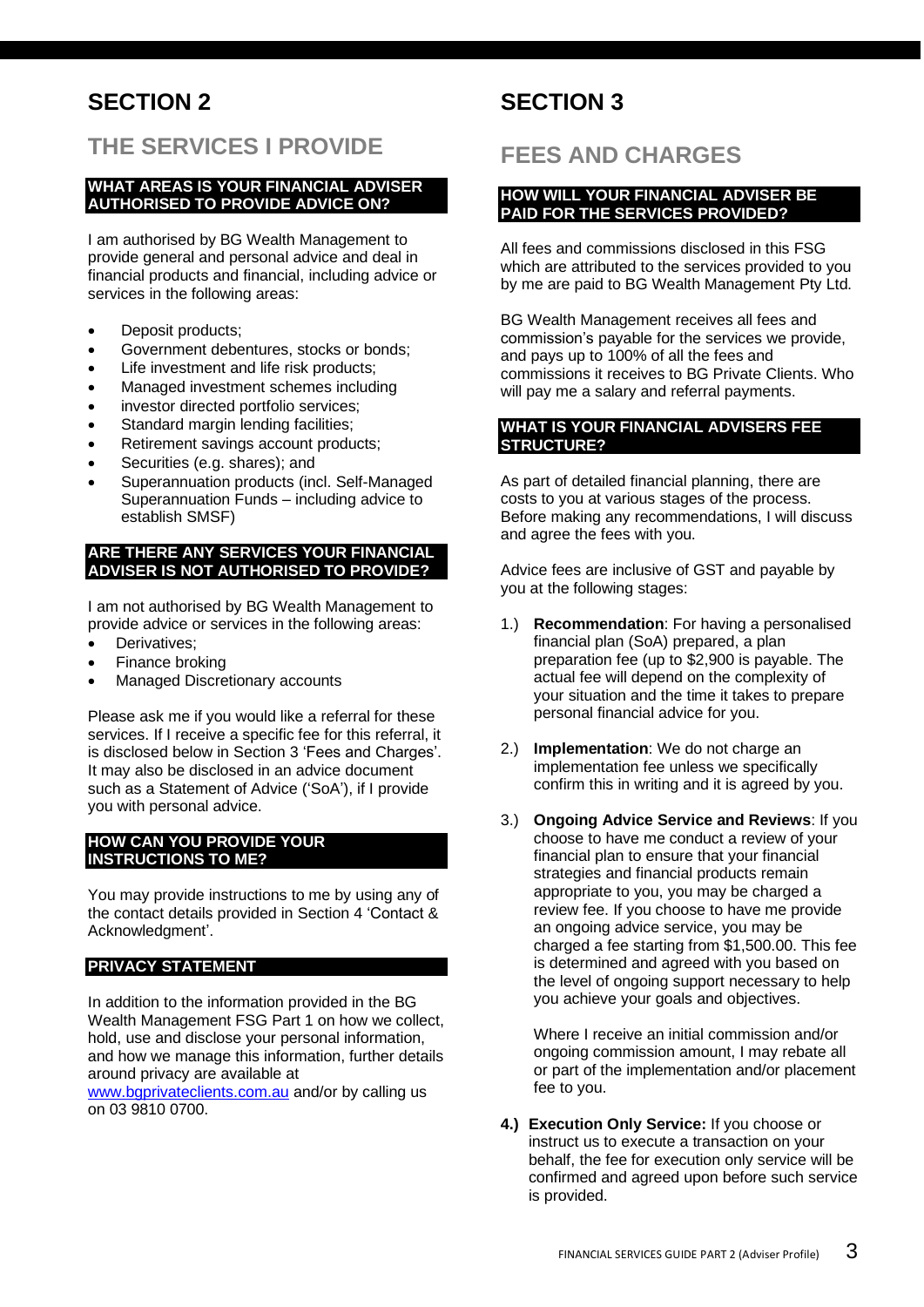**Note:** Full details of all fees and commissions for financial services will be provided to you in a Statement of Advice (SoA), or Record of Advice (RoA) and Product Disclosure Statements at the time of receiving any recommendation.

#### **WHAT AMOUNTS DO MY EMPLOYER AND OTHER RELATED ENTITIES RECEIVE FOR FINANCIAL SERVICES?**

All fees, commissions and incentives are received by BG Private Clients as Corporate Authorised Representative for BG Wealth Management.

Please refer to Part 1 of this FSG.

## **WHAT OTHER BENEFITS DOES YOUR FINANCIAL ADVISER RECEIVE?**

In addition to the remuneration detailed above, I am eligible to qualify for other benefits and entitlements as detailed below:

• From time to time, we may accept alternative forms of remuneration from product providers or other parties (up to a value of \$300), such as hospitality or support connected with our professional development (e.g. training or sponsorship to attend conferences). We maintain a register detailing any benefit that we receive and other benefits that relate to information technology software support provided by a product issuer or that relate to educational and training purposes. A copy of the register is available on request for a small charge.

## **WILL YOUR FINANCIAL ADVISER BE PAID WHEN MAKING A REFERRAL?**

Refer to Part 1 of this FSG for information regarding referrer payment.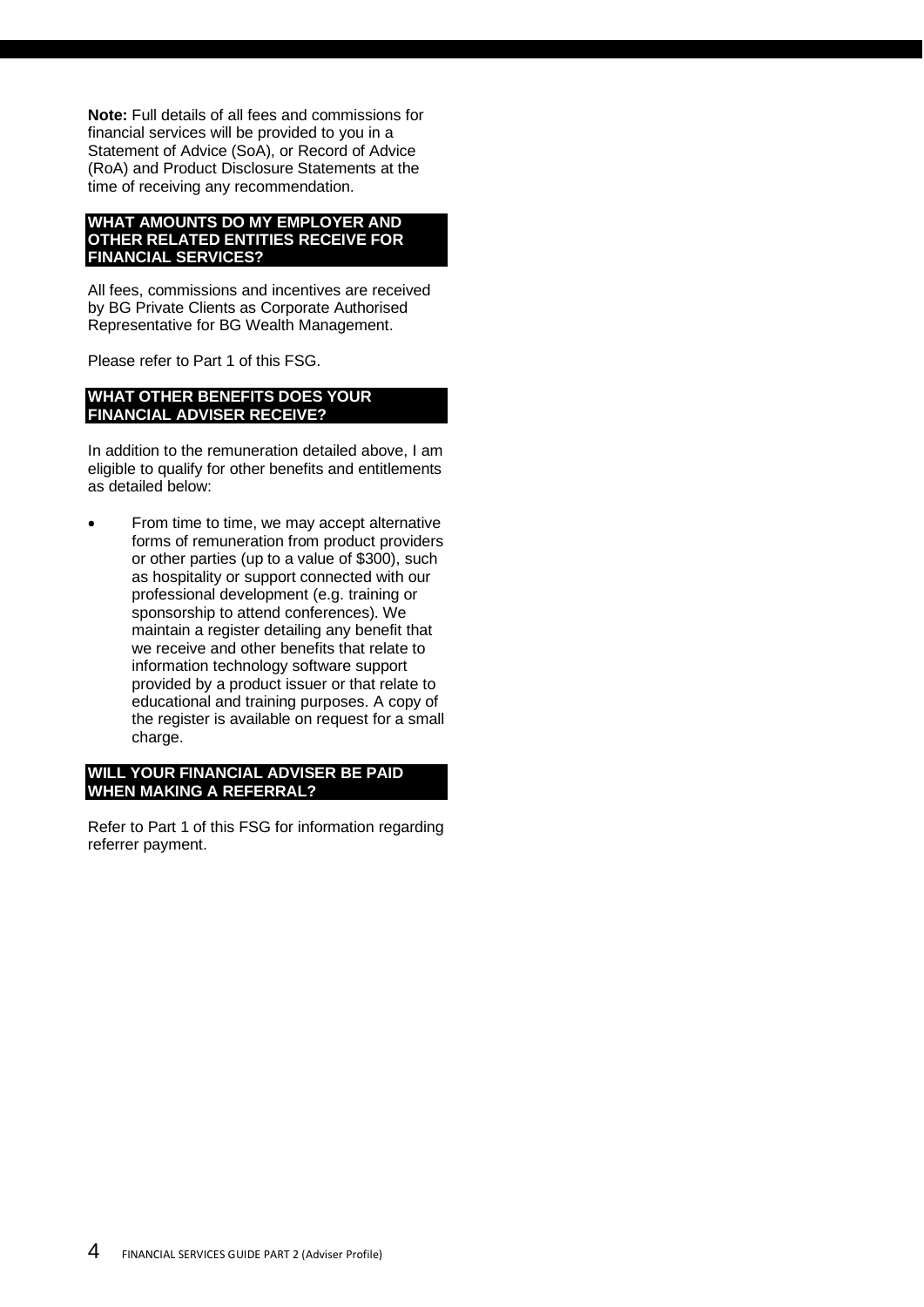## **SECTION 4**

## **CONTACT & ACKNOWLEDGMENT**

## **HOW YOU CAN CONTACT YOUR FINANCIAL ADVISER**

|                                   | Phone: 03 9810 0700                   |
|-----------------------------------|---------------------------------------|
| Your Financial Adviser:           | Fax: 03 9815 1899                     |
|                                   | Email: j.green@banksgroup.com.au      |
| John Green                        | Website: www.bgprivateclients.com.au  |
|                                   |                                       |
| <b>Practice details:</b>          | Phone: 03 9810 0700                   |
|                                   |                                       |
| <b>BG Private Clients Pty Ltd</b> | Fax: 03 9815 1899                     |
| 801 Glenferrie Road               | Email: advice@bgprivateclients.com.au |
| <b>HAWTHORN VIC 3122</b>          | Website: www.bgprivateclients.com.au  |

## **ACKNOWLEDGMENT – CLIENT COPY**

I/We acknowledge that I was/we were provided with the BG Wealth Management Financial Services Part 1 dated 1 July 2021 and Part 2 (Adviser Profile) dated 1 July 2021.

| Client name:      |                   |
|-------------------|-------------------|
| Client signature: | Date<br>received: |
| Client name:      |                   |
| Client signature: | Date<br>received: |

OR complete as follows if Financial Services Guide is mailed to Client(s):

I confirm that I sent a copy of the BG Wealth Management Financial Services Guide Part 1 dated 1 July 2021 and Part 2 (Adviser Profile) dated 1 July 2021 as follows:

| Sent to (Client name(s)): |  |  |
|---------------------------|--|--|
| Sent on (Date):           |  |  |
| Sent by (Name):           |  |  |